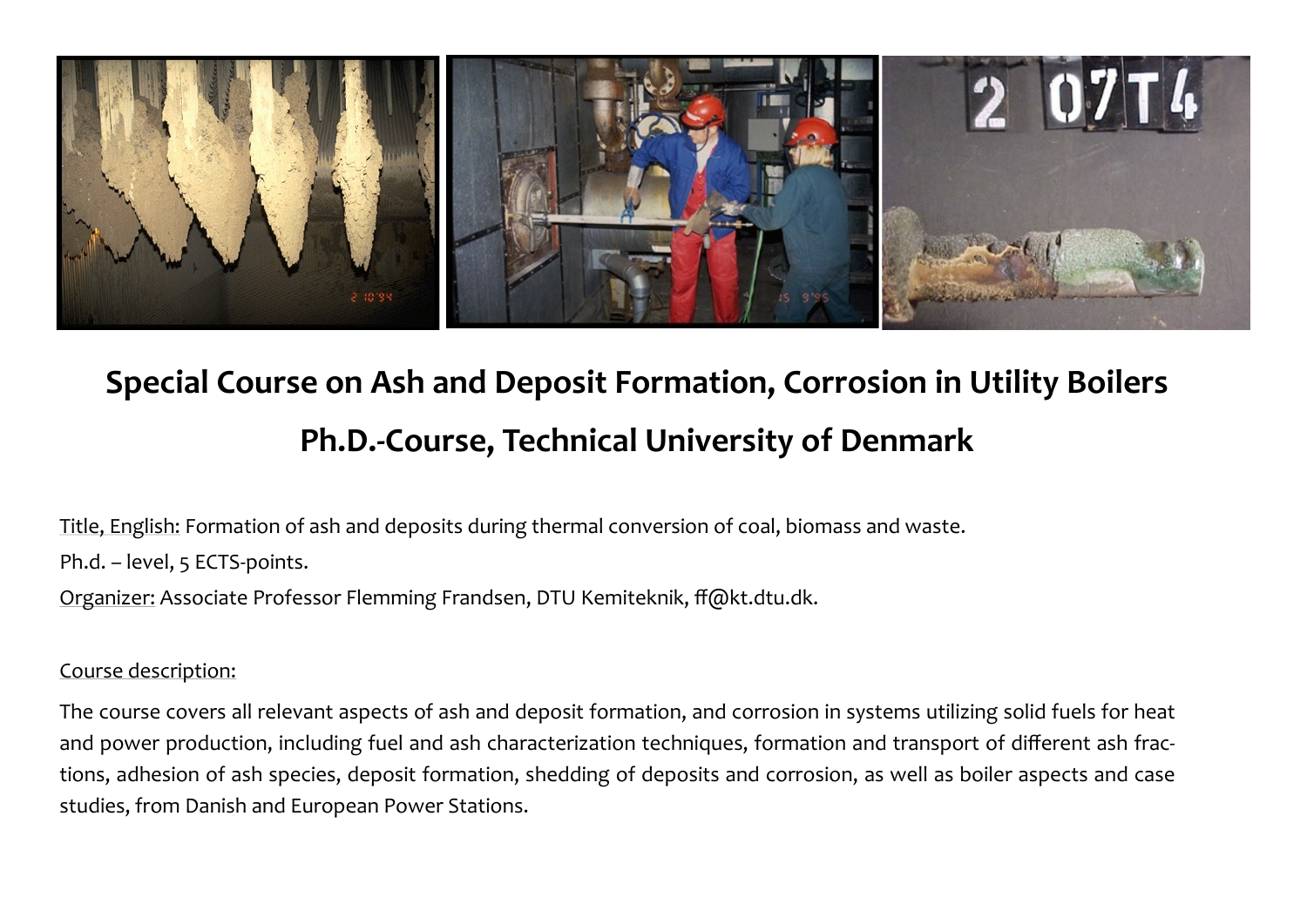The course provides a combination of information on methods of characterization of fuels and ashes, including Simultaneous Thermal Analysis, Scanning Electron Microscopy, chemical fractionation analysis and studies of ash rheology, boiler design, and, finally, an outline of formation of ash deposit, through a number of consecutive steps:

- Release of ash forming elements during pyrolysis, and subsequent char burnout.
- Formation of aerosols from flame-volatile ash-forming species or elements, heterogeneous condensation of ash forming species, and formation and entrainment of residual ash during char burnout.
- Transport of the different ash forming species from the bulk gas to the heat transfer surfaces of the system.
- Adhesion and consolidation of ash forming species to the heat transfer surfaces.
- Build-up, sintering, shedding, and heat transfer in deposits

A number of case studies from plants dedicated to biomass or waste thermal conversion (grate fired units) or from plants cofiring coal with either waste or biomass (mainly straw) will be outlined. In addition means of modeling ash and deposit formation will be presented, including global equilibrium analysis, empirical ash chemical indices, plant indices, and reactor or advanced flow models for detailed modeling of ash chemical interactions, flow and deposition in modern utility boilers.

The course will provide insight into a significant number of R&D-activities within EU, EFP, PSO, STVF, NordEn and other funding organs over the years, as well as an insight into 20+ years of research on ash, deposits and corrosion. A number of other important research institutions in this field will also be introduced, as will names of important contributors to the current understanding on ash and deposit formation, corrosion, and trace element emissions.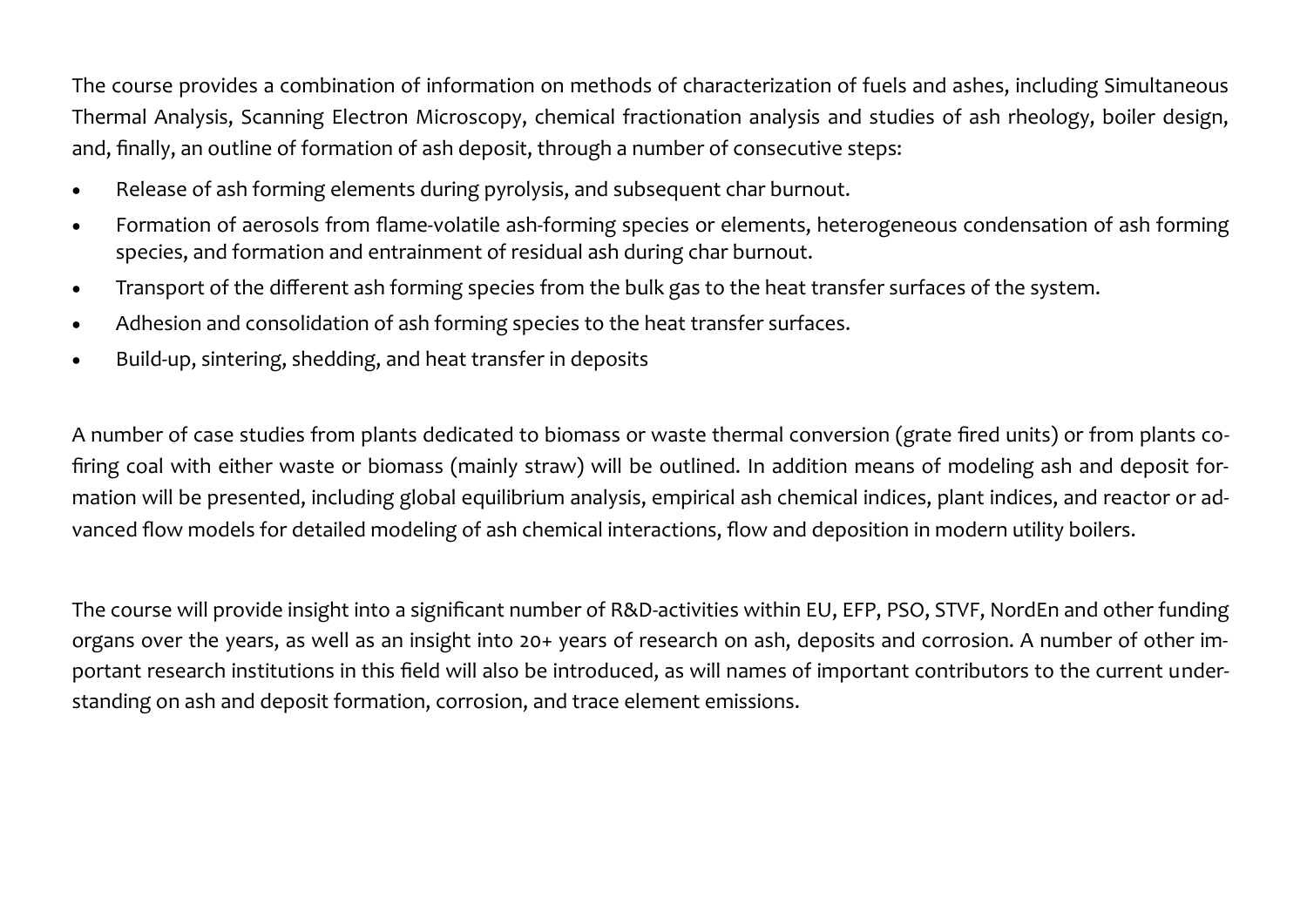#### Course form:

The course will consist of a number of presentations, dealing with the following specific issues;

- Fuel characterization and analytical techniques (SEM, STA, viscosity measurements, chemical fractionation)
- Release of ash species (mainly K, S and Cl, in fixed-beds and entrained flow reactors)
- Formation of residual ash and aerosols in thermal fuel conversion systems
- Transport of ash species (including quantification of ash transport and adhesion of ash species)
- Deposit build-up, consolidation, and shedding (including heat transfer in deposits, sintering of deposits)
- Corrosion of heat transfer surfaces
- Use of additives to minimize deposit formation and corrosion
- Case studies (grate-fired units, suspension-firing)
- Modeling of deposit formation
- Experiences on deposit probe measurements in full-scale boilers
- Utilization of ash as fertilizer
- Reuse of ash from thermal conversion systems
- Refinery of metals from mineral ores

Before each presentation, a number of relevant papers, reports (supplementary reading) will be submitted electronically to the students. The teaching will be in English.

#### Pre-qualification:

None specific, although a certain knowhow about ash chemistry would be preferable. A solid background can be gained by reading Frandsen, F.J.; *Ash Formation, Deposition and Corrosion When Utilizing Straw for Heat and Power Production*; **Doctoral Thesis, Technical University of Denmark, ISBN-9788792481405, 2011.**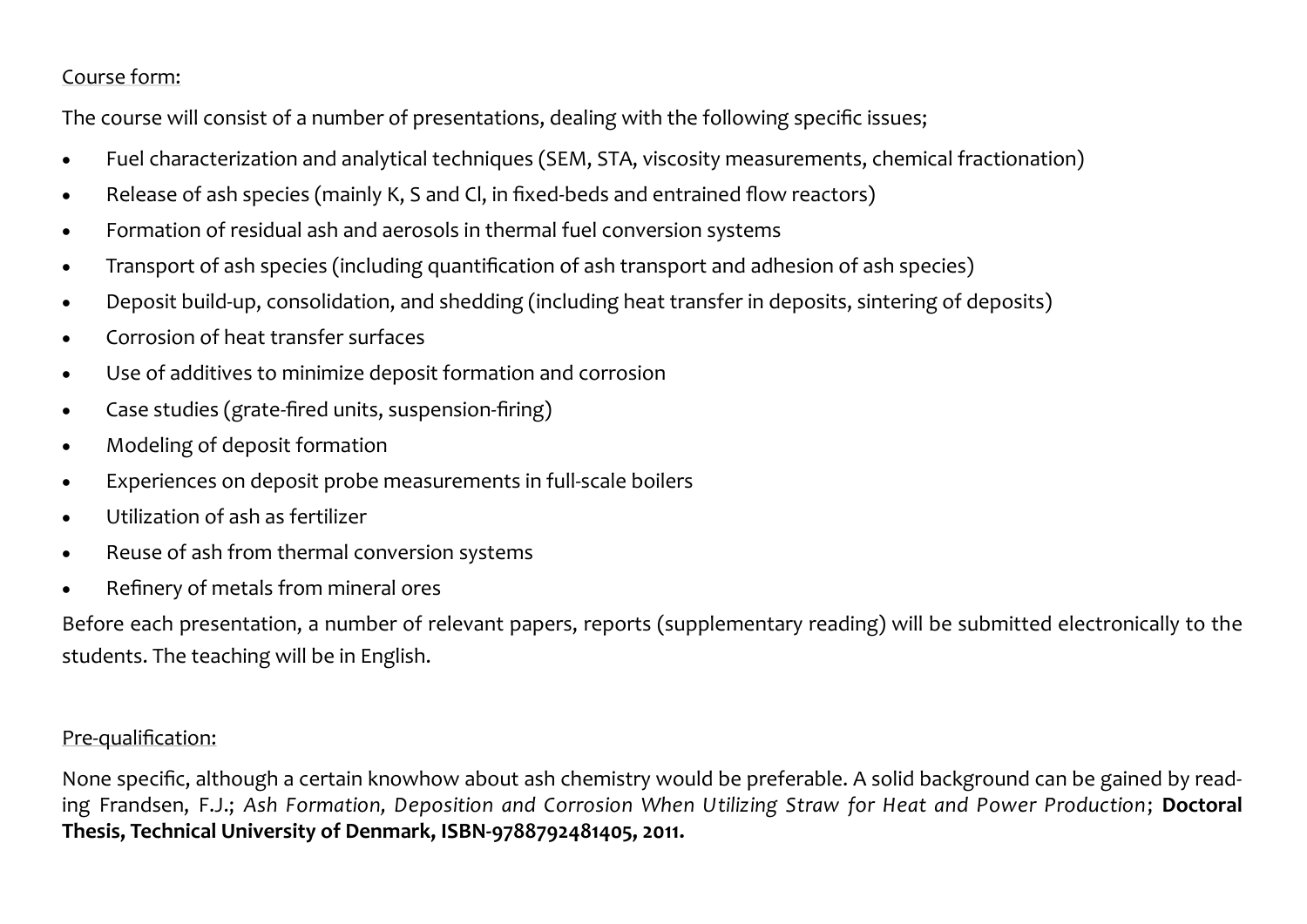#### Exam:

The course does not provide a regular exam, the students will be evaluated by fulfilling 4 theoretical exercises on different ashrelated topics, e.g.;

- Estimation of viscosity of Si-rich ashes, by use of models and charts
- Heat Transport to/ in the deposits, including the estimation of a deposit surface temperature.
- Transport and adhesion of ash species as a function of flow regime, temperature, and deposit characteristics.
- Sintering/consolidation of the deposits (porosity and strength calculations vs. deposit chemistry and structure)
- Quantification of deposit chemistry, including the quasi-chemical ash chemistry approach.
- Quantification of the release of the critical elements (K, S, Cl)

Other subjects may appear.

#### Price and course registration:

5000,- dkr. (Danish kroner), which will include Course material, 5 x lunch, coffee/tea/refreshments (morning + afternoon), and a Course dinner.

**Housing and travel will be on your own expense.** Hotel facilities are available nearby in Lyngby downtown.

Sign up, by sending and email to ff@kt.dtu.dk, stating your name, affiliation, contact information and any dietary needs. Signing up is binding. **Students from NTNU and Åbo Akademi are free of charge due to a common graduate school agreement.**

Payment should be made available to:

Danske Bank, Reg. No. 4183, Account No. 42 63 97 20 07, IBAN No. DK 57 3000 4263 9720 07, SWIFT Code DABADKKK.

REMEMBER IN THE PAYMENT TO MENTION THAT IT CONCERNS PROJECT NO. 50994—This is rather crucial, thanks.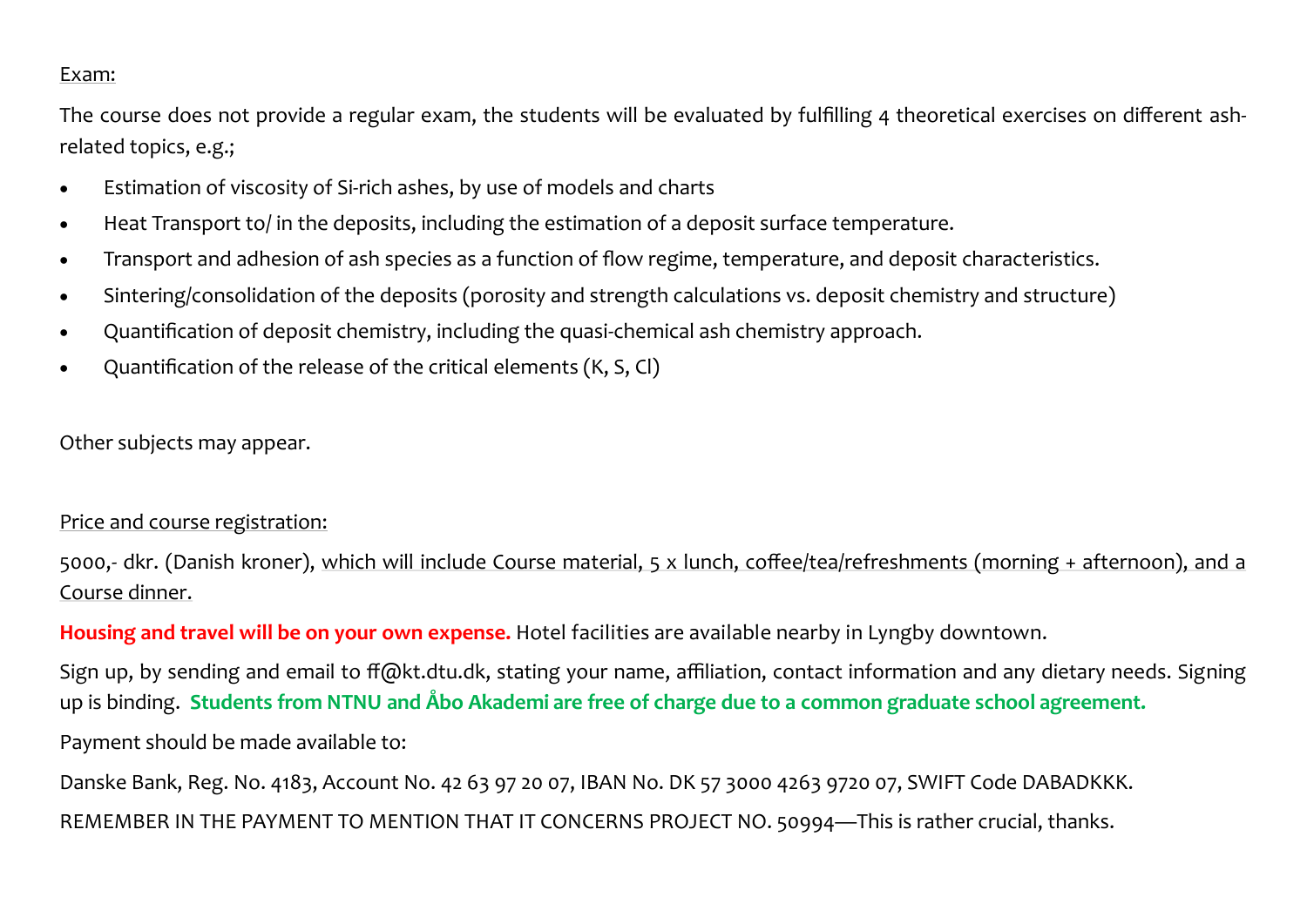## Course plan:

| Date:   | Place:  | Subject:                                                                                                                                                                                                                                                   |  |  |  |
|---------|---------|------------------------------------------------------------------------------------------------------------------------------------------------------------------------------------------------------------------------------------------------------------|--|--|--|
| Jan. 19 | 003/229 | Fuel characterization and analytical techniques (SEM, STA, Viscometer), Release of critical<br>ash-forming species, Formation of aerosols and residual fly ash                                                                                             |  |  |  |
| Jan. 20 | 003/229 | Ash transport, deposit build-up, consolidation, and shedding, Modeling of Deposit For-<br>mation                                                                                                                                                           |  |  |  |
| Jan. 21 | 003/229 | Corrosion of heat transfer surfaces: Material aspects, Ash Chemistry and Corrosion in WtE<br>Plants, Use of additives to minimize deposit formation and corrosion                                                                                          |  |  |  |
| Jan. 22 | 049/229 | Case studies: Straw-firing, coal-straw co-firing, suspension-firing of straw, Probe Measure-<br>ments in Full-Scale Boilers                                                                                                                                |  |  |  |
| Jan. 23 | 003/229 | Ash Chemistry in Cement Manufacturing (guest lecture), Minerals and Refinery of Ores, Alu-<br>minium Production: Now and in a Historical View (guest lecture), Utilization of ash as fertiliz-<br>er (guest lecture), Summary of the course and evaluation |  |  |  |

### **New material.**

Further info: Flemming J. Frandsen, [ff@kt.dtu.dk,](mailto:ff@kt.dtu.dk) Mobile: +4551206689.